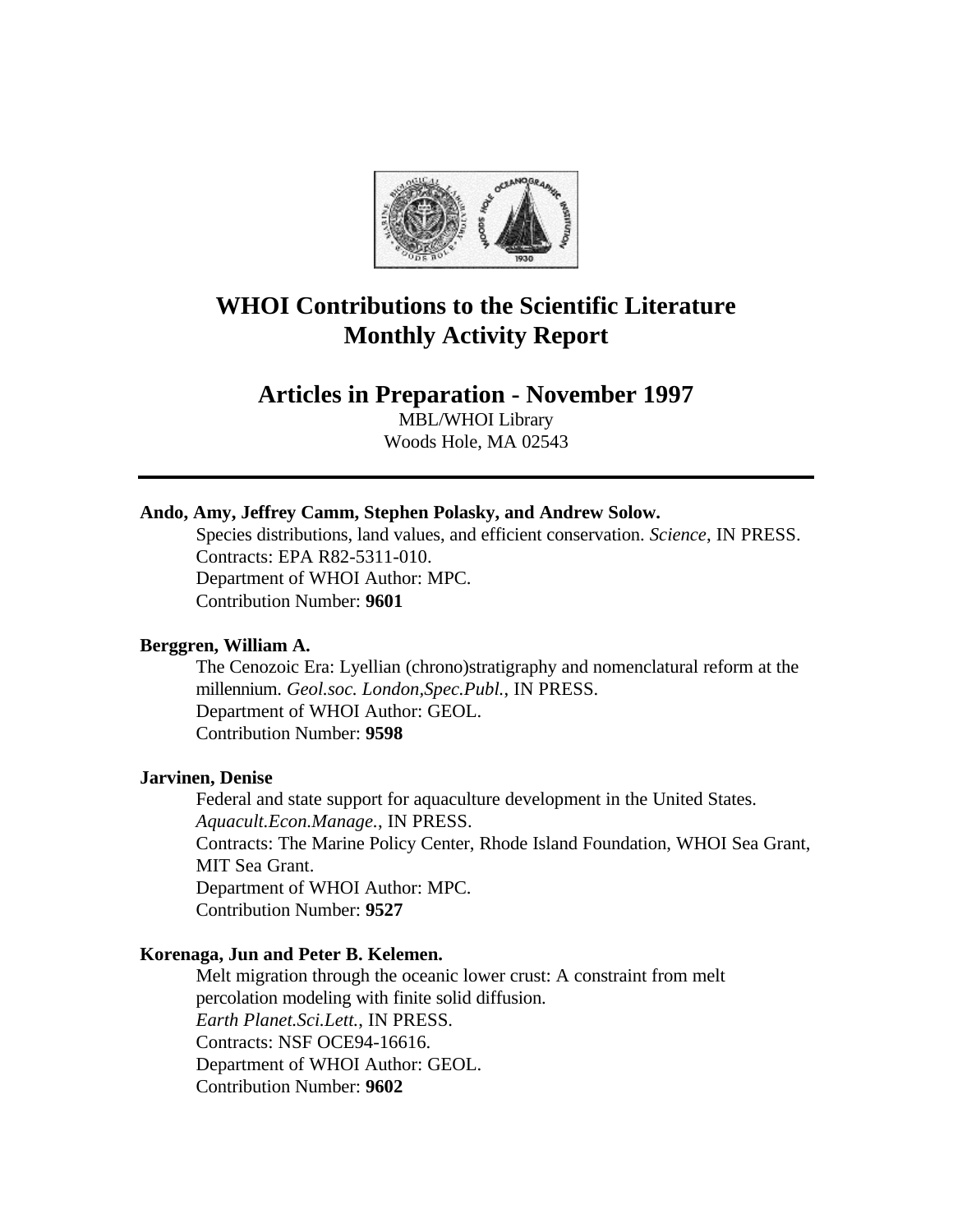#### **Martin Traykovski, Linda V., Richard L. O'Driscoll, and Duncan E. McGehee.**

Effect of orientation on broadband acoustic scattering of Antarctic krill *Euphausia superba*: Implications for inverting zooplankton spectral acoustic signatures for angle of orientation. *Limnol.Oceanogr.*, IN PRESS. Contracts: ONR N00014-89-J-1729, ONR N00014-95-I-0287, ONR N00014-92-J-1527, NSF OCE-9201264, WHOI/MIT Joint Program Education Office. Department of WHOI Author: BIO. Contribution Number: **9596**

## **Martin Traykovski, Linda V., Timothy K. Stanton, Peter H. Wiebe, and James F. Lynch.**

Model based Covariance Mean Variance Classification (CMVC) techniques: Algorithm development and application to the acoustic classification of zooplankton. *IEEE J.Oceanic Eng.*, IN PRESS. Contracts: ONR N00014-92-J-1729, ONR N00014-95-I-0287, ONR N00014-92-J-1527, NSF OCE-92201264, WHOI/MIT Education Office. Department of WHOI Author: AOPE. Contribution Number: **9597**

#### **Moore, Michael J., Roxanna M. Smolowitz, Dale F. Leavitt, John J. Stegeman.**

Evaluation of chemical contaminant effects in the Massachusetts Bays. *Report to the Massachsuetts Bays Program: Evaluation of Chemical Contaminant Effects in the Massachusetts Bays, Executive Summary, July, 1995*, *MBP-95-05S*. Contracts: U.S. Environmental Protection Agency Cooperative Agreement CE001534-01. Department of WHOI Author: BIO. Contribution Number: **9606**

#### **Pickart, Robert S., Theresa K. McKee, and Daniel J. Torres.**

Coupled variability in the slopewater inshore of the Gulf Stream. *J.Phys.Oceanogr.*, IN PRESS. Contracts: ONR N00014-95-1-0575, NSF OCE93-01448. Department of WHOI Author: PO. Contribution Number: **9595**

## **Pringle, James M., and Kenneth H. Brink.**

High frequency internal waves on a sloping shelf. *J.Geophys.Res.*, IN PRESS. Contracts: ONR ASSERT N00014-95-1-0746, ONR N00014-92-J-1528. Department of WHOI Author: PO. Contribution Number: **9600**